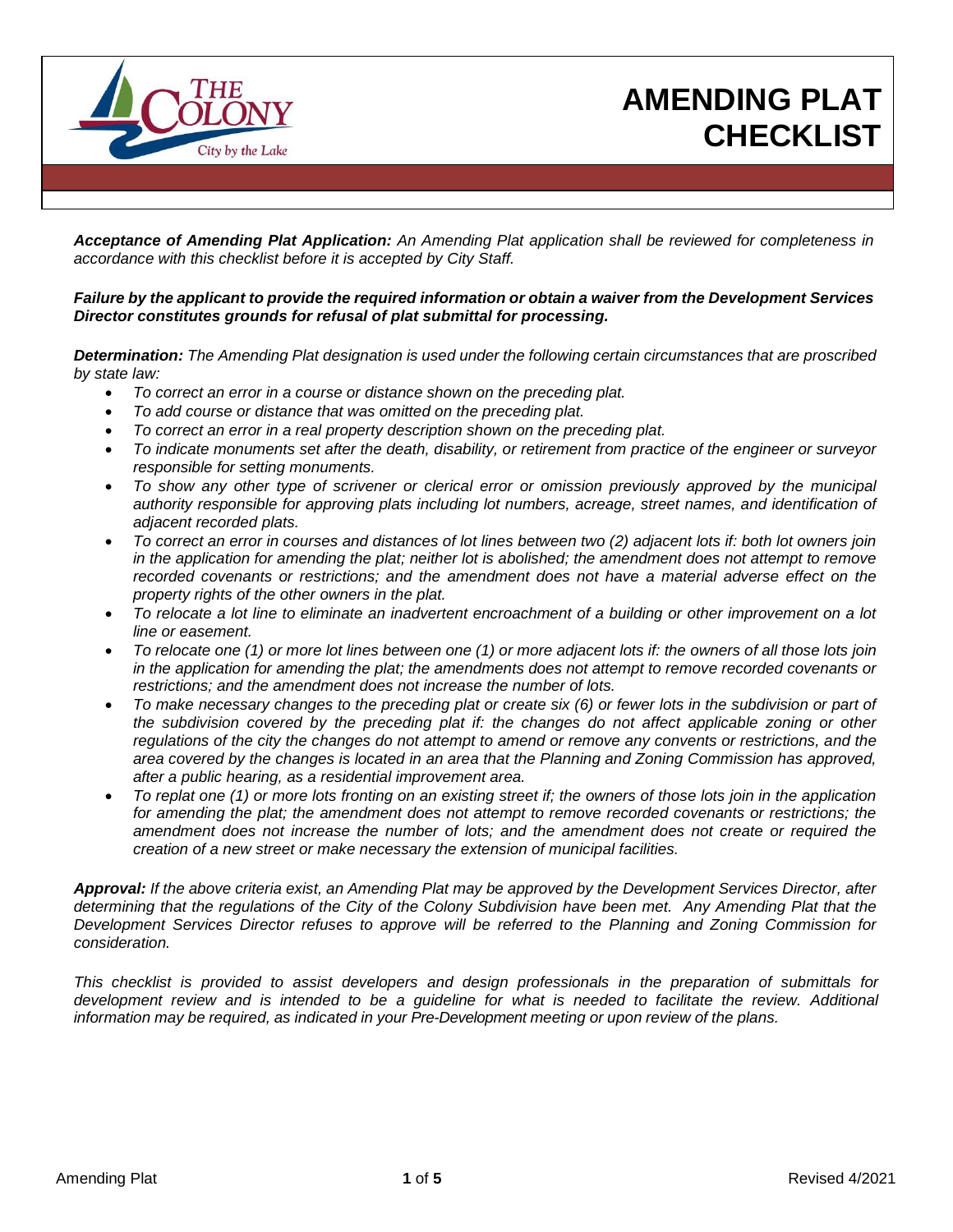### **CHECK ALL BOXES TO SIGNIFY COMPLIANCE WITH SUBMITTAL AND SPECIFICATION SUBMITTAL**

## **AMENDING PLAT SUBMITTAL REQUIREMENTS:**

| Universal Application Form: The completed application form shall include the notarized signatures of the<br>applicant and the owner(s).                                                                                                                                                                                                                                                                                                                                                                                               |
|---------------------------------------------------------------------------------------------------------------------------------------------------------------------------------------------------------------------------------------------------------------------------------------------------------------------------------------------------------------------------------------------------------------------------------------------------------------------------------------------------------------------------------------|
| Project Narrative: A narrative indicating the purpose of the development and what is being proposed.                                                                                                                                                                                                                                                                                                                                                                                                                                  |
| Fee: Fee paid as described in the current Development Services Fee Schedule.                                                                                                                                                                                                                                                                                                                                                                                                                                                          |
| Copies Required: Five (5)* Amending Plats (11" X 17") folded.                                                                                                                                                                                                                                                                                                                                                                                                                                                                         |
| Digital Copies: All submittal documents in PDF format (CD or thumb drive).                                                                                                                                                                                                                                                                                                                                                                                                                                                            |
| Applicant Information: The applicant is generally the principal design professional (e.g. a surveyor or engineer)<br>preparing the plat document. The applicant shall include his/her name, name of company, company address, phone<br>number, and personal email contact information on the application and on the plat. If the applicant and the property<br>owner are the same, please note as such. All correspondence relating to the plat review and filing will be directed<br>to the applicant designated on the application. |
| <b>Owner(s) Information:</b> The plat application is required to be signed by the current property Owner (s). If the<br>property owner is not available to sign the application, then a notarized letter of authorization from the property<br>owner is required to be submitted which empowers a designee to sign for the property owner. The owner(s) name,<br>address, and phone number must be shown on the plat. The plat drawing does not need to be signed and notarized<br>until the plat has been approved.                  |
| *Number of paper copies subject to the discretion of the Planning Director. The selected scale must allow for the legibility of details. Plans requiring<br>multiple sheets shall include match lines and a key plan. Individual cases may require full 24" x 36" plans for review.                                                                                                                                                                                                                                                   |
| <b>AMENDING PLAT SPECIFICATIONS:</b>                                                                                                                                                                                                                                                                                                                                                                                                                                                                                                  |
| Legibility and Scale: The scale of the drawings shall be in a scale that shows all the elements in sufficient detail<br>to be legible so that City Staff and the Planning and Zoning Commission may conduct a thorough review.                                                                                                                                                                                                                                                                                                        |
| Notation of the Scale: Engineering scale required.                                                                                                                                                                                                                                                                                                                                                                                                                                                                                    |
| Legend: The legend shall include an explanation for all graphic symbols on the plans.                                                                                                                                                                                                                                                                                                                                                                                                                                                 |
| Bar or Graphic Scale and Directional, North Arrow are required                                                                                                                                                                                                                                                                                                                                                                                                                                                                        |
| Date: The plat shall include the date of initial preparation and the date of any subsequent revisions.                                                                                                                                                                                                                                                                                                                                                                                                                                |
| Project Number: After the plat has been submitted, a unique project number will be generated by City Staff. All<br>subsequent revisions shall have this number clearly visible in subsequent title blocks.                                                                                                                                                                                                                                                                                                                            |
| Title Block: A title block including the following information shall be included on each page:<br>• Type of plat: "Amending Plat"                                                                                                                                                                                                                                                                                                                                                                                                     |

- Project name of the proposed project with proposed lot and block designations.
- Legal description (County and abstract OR the current subdivision name and lot and block designation).
- Acreage of the total plat.
- Project number (project number will be established upon submittal and must be reflected within the title block of all revisions).

□ **Denton County Seal Block:** <sup>A</sup> three (3) inch square blank block shall be provided on the bottom right-hand corner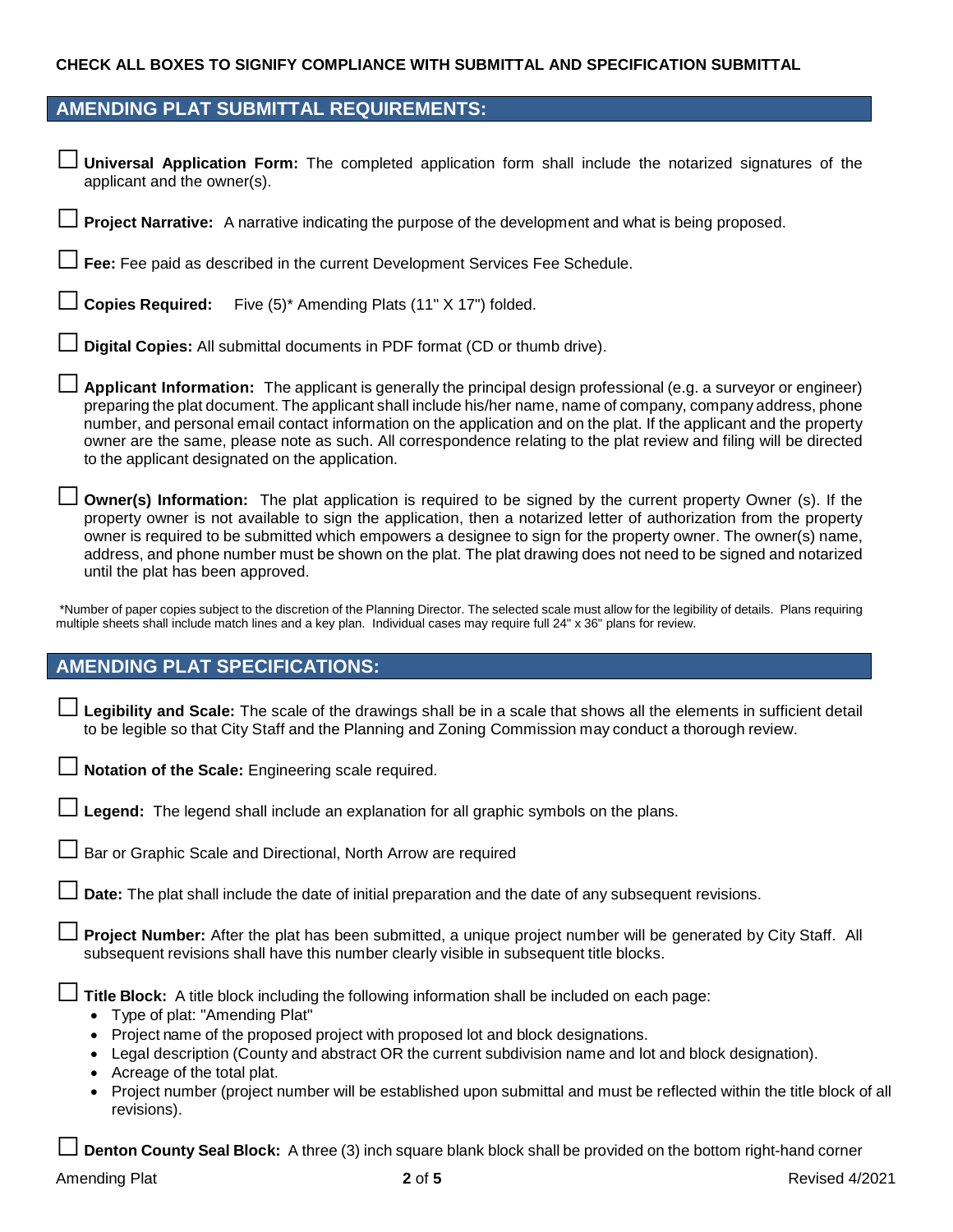| of the plat on which the Denton County filing seal will be affixed at the time of filing.                                                                                                                                                                                                                                                                                                                                                                                                                                                                                                                                                  |
|--------------------------------------------------------------------------------------------------------------------------------------------------------------------------------------------------------------------------------------------------------------------------------------------------------------------------------------------------------------------------------------------------------------------------------------------------------------------------------------------------------------------------------------------------------------------------------------------------------------------------------------------|
| Location Map: A location map with the subject site clearly indicated and referenced to existing major streets and/or<br>highways. If there is no adjacent subdivision, a scaled map showing the nearest subdivision in each direction and how<br>the streets or highways in the submitted plat connect with those of the nearest subdivision shall be provided.                                                                                                                                                                                                                                                                            |
| $\Box$ Metes and Bounds Description: Include the written legal description of the property.                                                                                                                                                                                                                                                                                                                                                                                                                                                                                                                                                |
| □ Dedication: Any rights-of-way, parks, easements or other publicly owned areas shall be dedicated to the City via the<br>plat.                                                                                                                                                                                                                                                                                                                                                                                                                                                                                                            |
| ∟ Easements: The plat shall show all existing easements and include the filing information for each, including separate<br>instruments that apply to the property. The plat shall also show all proposed easements, dimensioned, with the specific<br>type of easement called out.                                                                                                                                                                                                                                                                                                                                                         |
| Floodplain: The plat shall show the Ultimate Flood Plain and the FEMA 100 Year Flood Plain and clearly label both<br>with reference to FIRM map panel number.                                                                                                                                                                                                                                                                                                                                                                                                                                                                              |
| <b>Monuments:</b> The location, dimension, material and approximately of all monuments.                                                                                                                                                                                                                                                                                                                                                                                                                                                                                                                                                    |
| ■ Visibility Triangles: Visibility triangles shall be shown at all street and alley intersections on the plat. Visibility triangles<br>shall be in accordance with the regulations of Section 18-605 of the Zoning Ordinance.                                                                                                                                                                                                                                                                                                                                                                                                              |
| Existing and Access: The location, dimension, name and description of all existing public or private rights-of-way<br>and/or easements, including streets, alleys, medians, and curb cuts within the subject property shall be shown on the<br>plat. The plat shall also show the dimensions of public and/or private rights-of-way, including streets and alleys which<br>abut, intersect, or form part of the proposed subdivision boundary.                                                                                                                                                                                             |
| Existing Utility Service: The location and size of existing water and/or sanitary sewer mains, culverts, storm drains,<br>fire hydrants, and other underground facilities and/or infrastructure within 200 feet of the subject property shall be<br>shown on a separate utility plan.                                                                                                                                                                                                                                                                                                                                                      |
| □ Proposed Lot and Block Labeling: The proposed lots shall be labeled with numbers and the proposed blocks shall<br>be labeled with letters on the plat (e.g. Lots 1, 2, and 3, Block A). Block letters may not cross a street or alley; lot<br>numbers must be continuous.                                                                                                                                                                                                                                                                                                                                                                |
| City Boundary Lines: The plat shall show the location of city limit lines and/or the outer border of the City's<br>extraterritorial jurisdiction (ETJ).                                                                                                                                                                                                                                                                                                                                                                                                                                                                                    |
| Proposed Layout: The location, size (square footage), description and purpose of all proposed blocks, lots, parks,<br>open spaces, common areas and/or public areas shall be included on the plat. The proposed lots shall be labeled with<br>dimensions and bearings.                                                                                                                                                                                                                                                                                                                                                                     |
| Adjacent Property Information: If the subject property is adjacent to existing residential lots, parks, and/or public<br>areas, the location, size, ownership and filing information shall be indicated on the plat within a minimum of 200 feet<br>from the subject property. Each adjacent subdivision showing alleys, streets, easements, adjacent lot lines, subdivision<br>name, ownership, filing and current zoning information shall be indicated on the plat. If the adjacent property is<br>unplatted, the plat shall show the property lines, ownership information, county and abstract number, and the note "Not<br>platted." |
| Finished Floor Elevations: The plat shall show the finished floor elevations for each lot on the conveyance plat.                                                                                                                                                                                                                                                                                                                                                                                                                                                                                                                          |

Acreage Detail: The conveyance shall show net and gross acreage for each lot on the plat, the proposed number of<br>residential lots, the area in residential use, the approximate area in parks and the area in other non-reside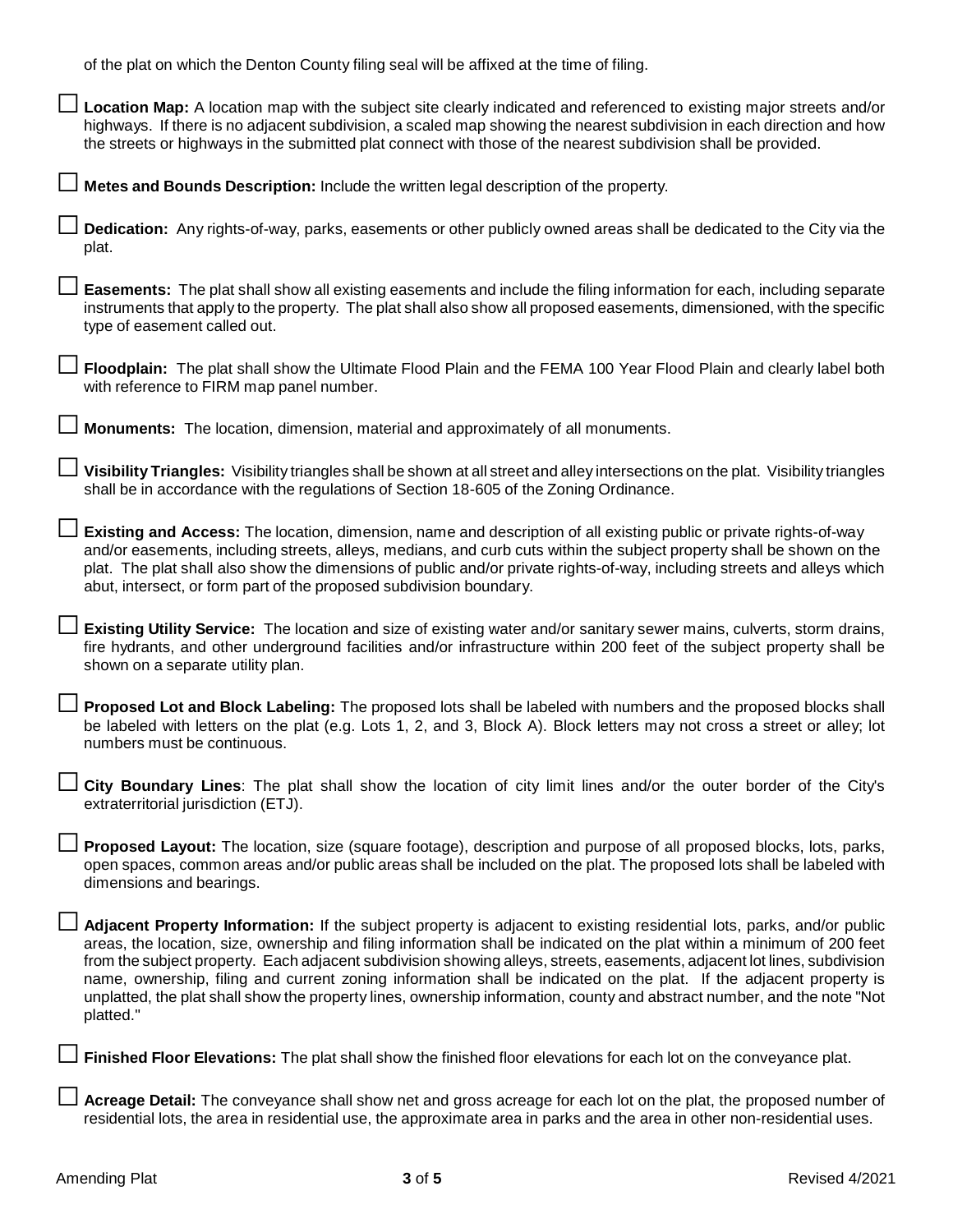| Line and Curve Table: Each line and each curve radii shown on the plat shall be detailed in a table.                                                                                                                                                                                                                                                                                                                      |  |  |
|---------------------------------------------------------------------------------------------------------------------------------------------------------------------------------------------------------------------------------------------------------------------------------------------------------------------------------------------------------------------------------------------------------------------------|--|--|
| State Plane Coordinates: The plat shall contain two (2) state plane coordinates on the subject property.                                                                                                                                                                                                                                                                                                                  |  |  |
| Setback Exhibit: If the plat includes residential lots, one (1) separate exhibit showing the required setbacks shall be<br>submitted to aid the review of residential building plans. In addition, a table showing the square footage of each lot shall<br>be included in the setback exhibit to ensure that minimum lot sizes have been achieved, according to Section 11, Area<br>Regulations, of the Zoning Ordinance. |  |  |
| Standard Note: Include the following standard note on a Final Plat: Selling a portion of property by metes and bounds,<br>except as shown on an approved, filed and accepted Conveyance Plat, Final Plat or Minor Plat is a violation of the<br>City's Code of Ordinances and State Law.                                                                                                                                  |  |  |
| Signature Blocks and Statements: Signature blocks shall be included on the plat. Those Signature blocks that<br>require a notary seal shall include a notary block beneath the signature block.                                                                                                                                                                                                                           |  |  |
| Owner's certificate and associated notary block required.<br>Surveyor's or Professional Engineer's certificate associated notary block request.                                                                                                                                                                                                                                                                           |  |  |
| These signature blocks shall not be signed or notarized until the plat has been approved.                                                                                                                                                                                                                                                                                                                                 |  |  |
| <b>Approval Block:</b>                                                                                                                                                                                                                                                                                                                                                                                                    |  |  |
| <b>CITY SIGNATURE BLOCK</b>                                                                                                                                                                                                                                                                                                                                                                                               |  |  |
| , 20___, this plat was duly approved<br>On the<br>day of<br>by the Development Services Director of the City of The Colony.                                                                                                                                                                                                                                                                                               |  |  |

Signed: Planning Director

Attest: City Secretary

# **DESIGNED IN COMPLIANCE WITH GUIDING DOCUMENTS:**

□ **Engineering Design Manual**

# □ **Gateway Overlay District**

□ **Comprehensive Plan**

□ **Master Thoroughfare Plan**

□ **Subdivision Ordinance**